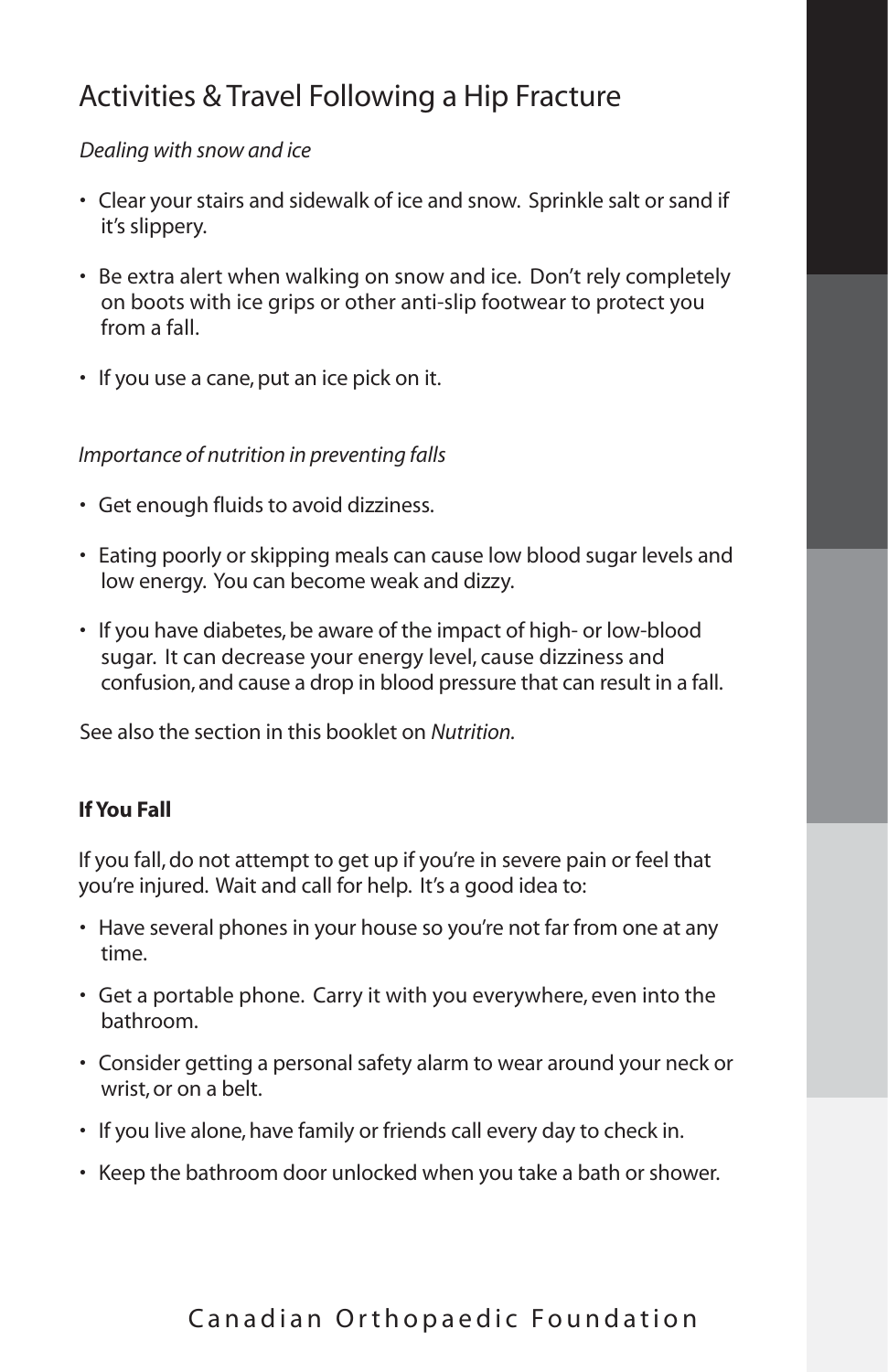*If you can get up, know how to do it safely. Follow these steps:*

- 1. If you feel dizzy or weak, wait until you feel more stable. Do not rush.
- 2. Curl your legs toward your body and place your hands to the side.
- 3. Push yourself up to a kneeling position (on your hands and knees).
- 4. Place one foot flat on the floor near the other knee, then place both hands on the upper knee.
- 5. Use the strength of your arms/hands and legs to lift yourself to a standing position. (You can also use furniture to help you get up.)
- 6. Roll onto your side and push up into a sitting position. Crawl to the nearest suitable piece of furniture.
- 7. Place your hand on the surface, and place one foot flat on the floor.
- 8. Lean forward and push up onto the forward leg and into a standing position.
- 9. Rest for a moment to feel more balanced and stable before moving.

### **Key Things to Remember**

- Know how to stay safe around the danger spots bathroom, kitchen and stairs.
- Learn how to get up safely from a fall.
- Anyone who has had a fall, or even a near fall, can be anxious about falling again. This fear can make you cut back on your activity but it might not keep you safer. It will reduce your independence, confidence and enjoyment of life.
- Exercise and physical activity can improve your strength, balance and flexibility so you're less likely to lose your balance, and more likely to stop a fall if you do.
- Be aware of everything around your home that might trip you up and cause a fall, such as:
	- **‣** Scatter rugs;
	- **‣** Furniture that sticks out;
	- **‣** Clutter;
	- **‣** Electrical cords;
	- **‣** Slippery floors;
	- **‣** Raised doorway thresholds;
	- **‣** Loose handrails; and
	- **‣** Broken/uneven steps.
- A physiotherapist or occupational therapist can assess your home and recommend ways to reduce hazards that can lead to falls.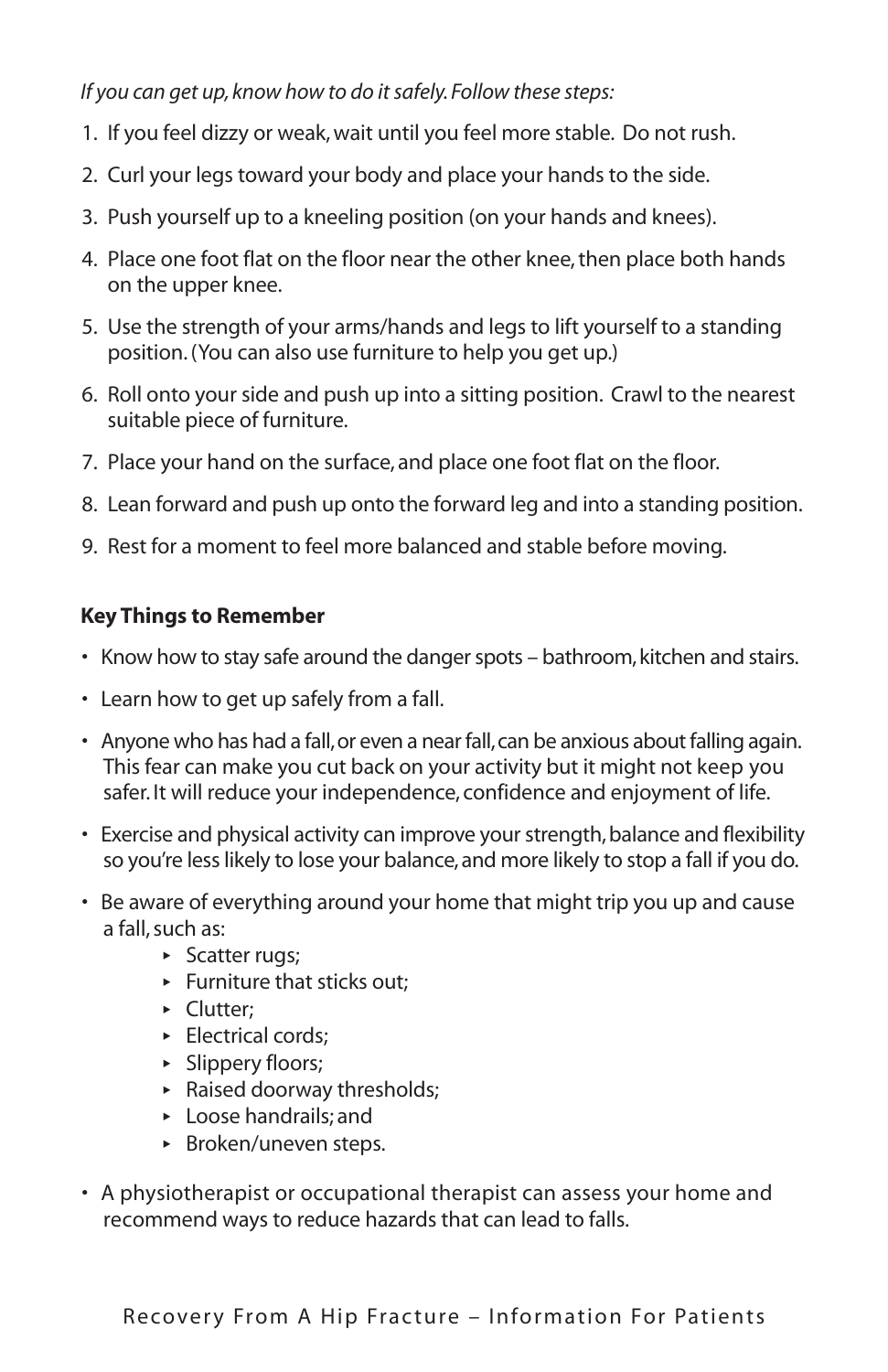## Sexual Activity

#### **When to Resume Sex**

After a hip replacement, people can usually resume sexual intercourse in about 4-6 weeks. This gives time for the incision and muscles around the hip to heal. Common fears and issues include:

- Pain or injury during intercourse (your partner may be afraid of hurting you too);
- Body image (your appearance might have changed after surgery);
- Sexual desire (due to medication side effects, fatigue, lack of activity, and depression).

This is all normal; talk to your partner.

#### **Planning for More Comfortable Sex**

When you and your partner are ready to return to sex, give yourselves plenty of time. Plan for a time of day you feel best. Perhaps take a dose of mild pain medication. Do easy stretches or take a warm shower to relax your joints (and you). Tips for comfortable and safe positions and movement:

- Use pillows and rolled towels for support.
- Let your partner take the more active role and help you stay within a safe range of motion.
- Don't raise your knee toward your chest, bend forward past hip level, let your knee cross your belly button, or twist the hip.
- When on your side, separate both legs with pillows.
- Control the amount and speed of movement during intercourse.
- Take the same care getting out of a position as you did getting into it.

#### **Key Things to Remember**

- Wait about 4-6 weeks before starting sexual intercourse again.
- Concerns about injury and desire are common. Take things slowly and be honest about your feelings. Tell your partner about any discomfort or new pain right away. If a position causes discomfort, don't do it. Try another and look forward to more progress next time.
- There are many ways to be intimate. Be ready to try something new to protect your hip.